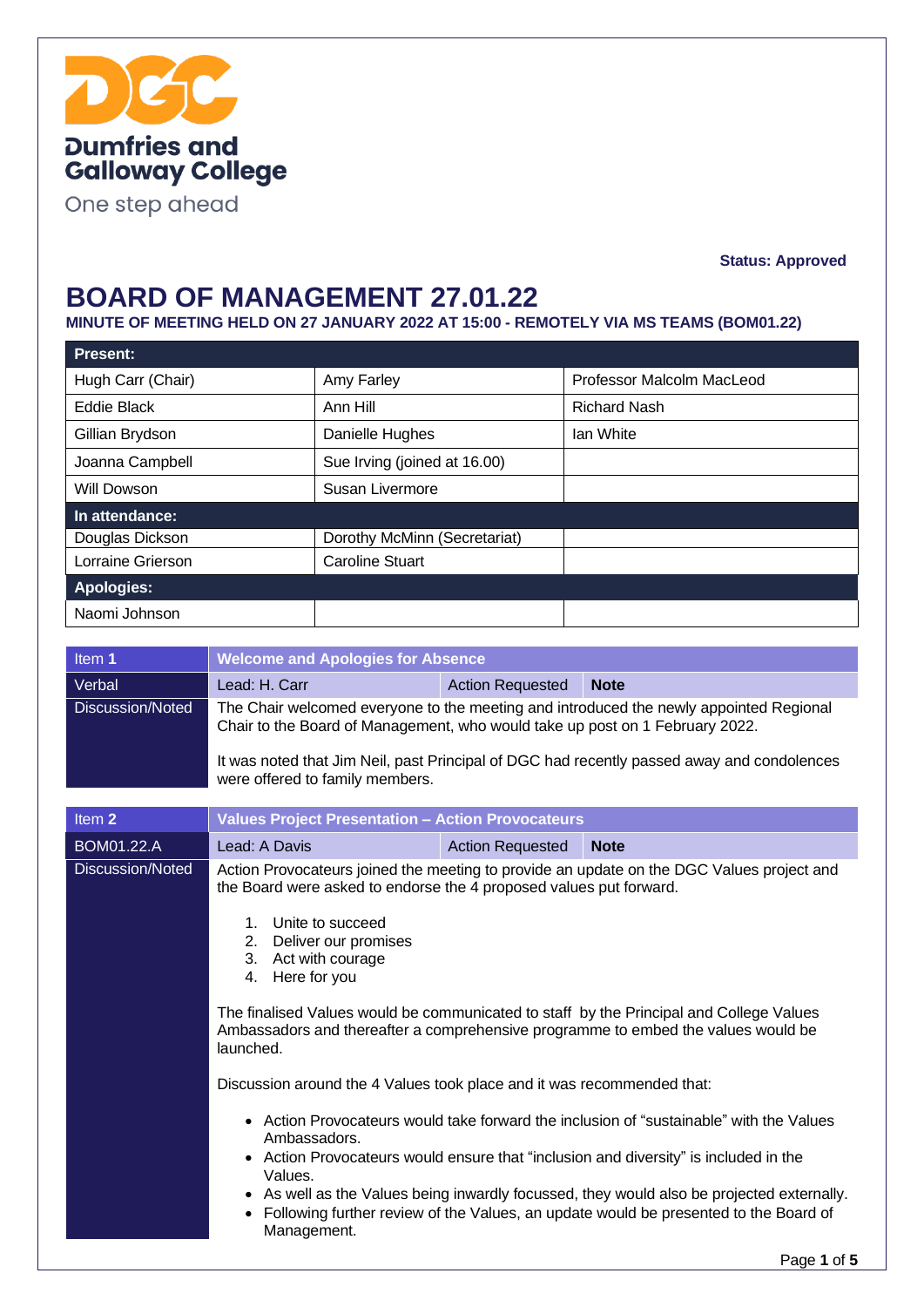| Decision<br>Action |                                |                         | An updated version of the Values would be presented at the next March 2022 Board Meeting.  |
|--------------------|--------------------------------|-------------------------|--------------------------------------------------------------------------------------------|
| Item 3             | <b>Declaration of Interest</b> |                         |                                                                                            |
| Verbal             | Lead: H. Carr                  | <b>Action Requested</b> | <b>Note</b>                                                                                |
| Discussion/Noted   |                                |                         | Members agreed to indicate declarations of interest as appropriate throughout the meeting. |
|                    |                                |                         |                                                                                            |

| Item 4            | <b>Action Log</b>                                                                                                   |                         |             |
|-------------------|---------------------------------------------------------------------------------------------------------------------|-------------------------|-------------|
| <b>BOM01.22.B</b> | Lead: L. Grierson                                                                                                   | <b>Action Requested</b> | <b>Note</b> |
| Discussion/Noted  | All actions had been completed or were within today's agenda. Action 1 would be discussed<br>in the Chair's Report. |                         |             |
| Decision          | N/A                                                                                                                 |                         |             |
| Action            | N/A                                                                                                                 |                         |             |

| Item 5            | Minute of the last meeting held on 16 December 2021                  |                         |                   |
|-------------------|----------------------------------------------------------------------|-------------------------|-------------------|
| <b>BOM01.22.C</b> | Lead: H. Carr                                                        | <b>Action Requested</b> | <b>Discussion</b> |
| Discussion/Noted  | The Minute of the meeting held on 16 December 2021 was approved.     |                         |                   |
| Decision          | Members approved the Minute of the Meeting held on 16 December 2021. |                         |                   |
| Action            | N/A                                                                  |                         |                   |
|                   |                                                                      |                         |                   |

| Item 6           | <b>Matters Arising</b> |                         |                   |
|------------------|------------------------|-------------------------|-------------------|
| Verbal           | Lead: H. Carr          | <b>Action Requested</b> | <b>Discussion</b> |
| Discussion/Noted | No matters arising.    |                         |                   |
| Decision         | N/A                    |                         |                   |
| Action           | N/A                    |                         |                   |

| Item 7            | <b>Chair's Report</b>                                                                                                                                                                                                                                                                                     |                         |                   |  |
|-------------------|-----------------------------------------------------------------------------------------------------------------------------------------------------------------------------------------------------------------------------------------------------------------------------------------------------------|-------------------------|-------------------|--|
| <b>BOM01.22.D</b> | Lead: H. Carr                                                                                                                                                                                                                                                                                             | <b>Action Requested</b> | <b>Discussion</b> |  |
| Discussion/Noted  | It was noted that the appointment of the Regional Chair to the Board would commence on 1<br>February 2022. The current incumbent of the Chair role would take up post as Vice Chair<br>and Chair to the Audit Committee until the end of tenure in July 2022, as agreed by the<br>Board in December 2021. |                         |                   |  |
|                   | It was noted that Board member recruitment was being progressed , who would also be<br>asked to revisit some candidates who had applied in the previous recruitment campaign.                                                                                                                             |                         |                   |  |
|                   | The CEO of the Scottish Funding Council had met with DGC and Borders College to<br>discuss the opportunity around a South of Scotland Pathfinder and further updates would be<br>provided.                                                                                                                |                         |                   |  |
|                   | The full review of the structure and service provided by Colleges Scotland was ongoing.                                                                                                                                                                                                                   |                         |                   |  |
|                   | DGC had been named winner of the Sustainability Action Award at the CDN Awards held in<br>December 2021 and congratulations to all involved were offered.                                                                                                                                                 |                         |                   |  |
| Decision          | The content of the Chair's Report was duly noted.                                                                                                                                                                                                                                                         |                         |                   |  |
| Action            | N/A                                                                                                                                                                                                                                                                                                       |                         |                   |  |
|                   |                                                                                                                                                                                                                                                                                                           |                         |                   |  |
| Item 8            | <b>Principal's Report</b>                                                                                                                                                                                                                                                                                 |                         |                   |  |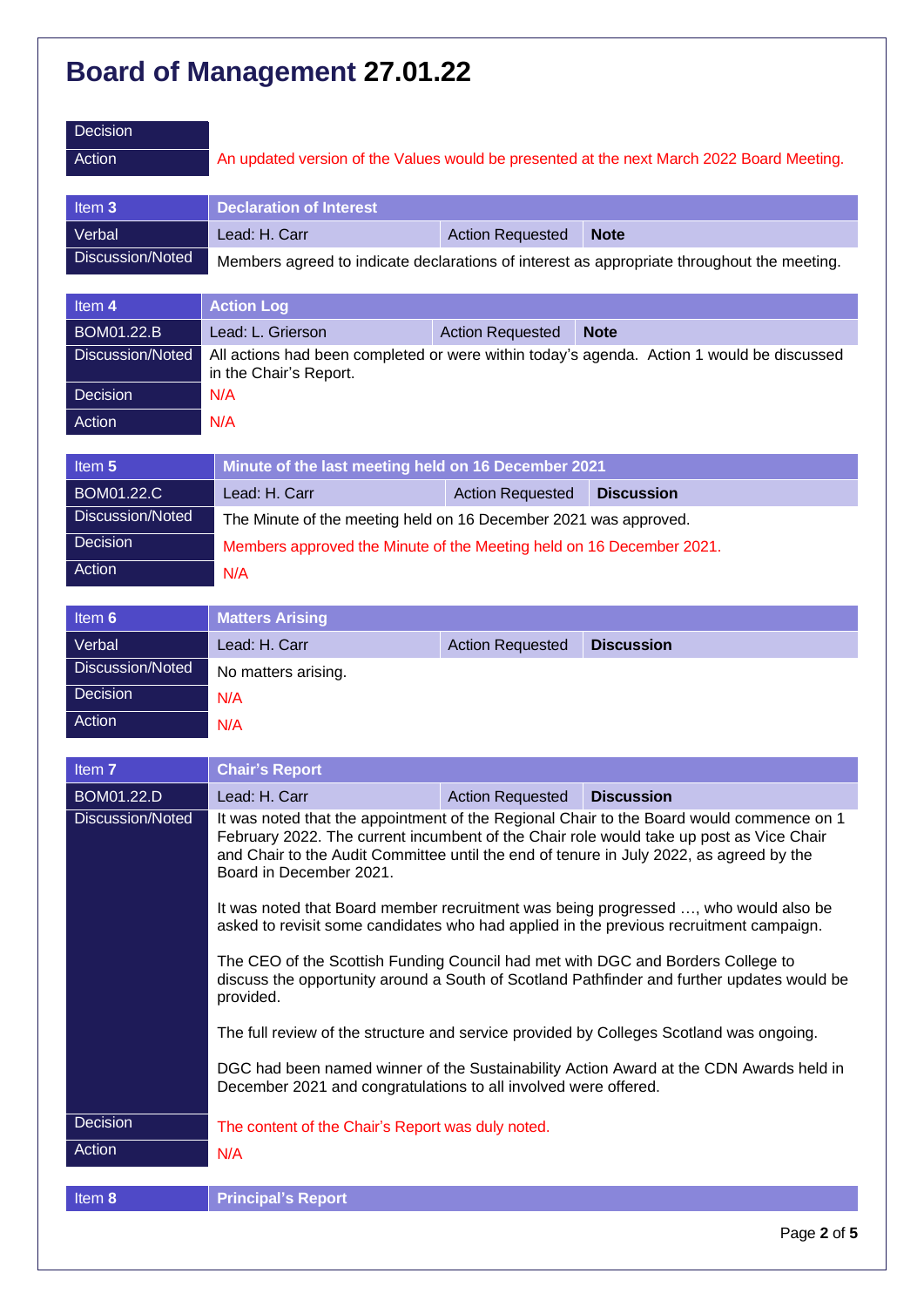| Paper No:<br>BOM01.22.E        | Lead: J. Campbell                                                                                               | <b>Action Requested</b> | <b>Discussion</b> |
|--------------------------------|-----------------------------------------------------------------------------------------------------------------|-------------------------|-------------------|
| Discussion/Noted               | Confidential- for Board Members only.                                                                           |                         |                   |
| Decision                       |                                                                                                                 |                         |                   |
|                                | Further discussion on financial position and scenarios would take place on completion of<br>budget discussions. |                         |                   |
| Action                         | The Secretary to the Board would ensure a meeting to discuss financial sustainability was<br>scheduled.         |                         |                   |
|                                |                                                                                                                 |                         |                   |
| Item 9                         | <b>Performance Report</b>                                                                                       |                         |                   |
| Paper No:<br><b>BOM01.22.F</b> | Lead: J. Campbell                                                                                               | <b>Action Requested</b> | <b>Discussion</b> |
| Discussion/Noted               | Confidential- for Board Members only                                                                            |                         |                   |
| <b>Decision</b>                | The content of the Performance Report was duly noted.                                                           |                         |                   |
| Action                         | N/A                                                                                                             |                         |                   |

| Item $10$               | <b>Committee Self-Evaluation Report</b>                                                                                                         |                         |                                                                                        |
|-------------------------|-------------------------------------------------------------------------------------------------------------------------------------------------|-------------------------|----------------------------------------------------------------------------------------|
| Paper No:<br>BOM01.22.G | Lead: H Carr                                                                                                                                    | <b>Action Requested</b> | <b>Discussion</b>                                                                      |
| Discussion/Noted        | The Chair stated that Committee Self-Evaluation Reports had not yet been developed and<br>this would be passed to the new Chair for completion. |                         |                                                                                        |
| <b>Decision</b>         | N/A                                                                                                                                             |                         |                                                                                        |
| Action                  |                                                                                                                                                 |                         | The Chair would liaise with the new Chair regarding Committee Self-Evaluation Reports. |

| Item 11                        | <b>Principal's Objectives</b>       |                         |                   |
|--------------------------------|-------------------------------------|-------------------------|-------------------|
| Paper No:<br><b>BOM12.21-E</b> | Lead: H. Carr                       | <b>Action Requested</b> | <b>Discussion</b> |
| Discussion/Noted               | JC and DD left the meeting at 16:48 |                         |                   |
|                                | Recorded in a confidential minute.  |                         |                   |

| Item 12             | Induction Programme for the new Chair                                                                                 |                         |                   |
|---------------------|-----------------------------------------------------------------------------------------------------------------------|-------------------------|-------------------|
| Paper No:<br>Verbal | Lead: L Grierson                                                                                                      | <b>Action Requested</b> | <b>Discussion</b> |
| Discussion/Noted    | It was reported that an induction programme had been developed for the new Regional Chair<br>to the Board Management. |                         |                   |
| Decision            | N/A                                                                                                                   |                         |                   |
| Action              | The Secretary to the Board would complete the onboarding process for the new Regional<br>Chair to the Board.          |                         |                   |

| Item 13                        | <b>Student Association Report</b>                                                                                                                                             |                         |                   |
|--------------------------------|-------------------------------------------------------------------------------------------------------------------------------------------------------------------------------|-------------------------|-------------------|
| Paper No:<br><b>BOM01.22.I</b> | Lead: A. Farley                                                                                                                                                               | <b>Action Requested</b> | <b>Discussion</b> |
| Discussion/Noted               | The President of DGSA had provided a report on activity, which included:                                                                                                      |                         |                   |
|                                | The launch of a Wellbeing Enterprise Project, which offered students funds to<br>$\bullet$<br>promote their own projects                                                      |                         |                   |
|                                | A campaign for students around isolation had taken place during the Christmas<br>$\bullet$<br>period had taken place, with a doubling of students visiting the Wellbeing Pod. |                         |                   |
|                                | Lead Rep meetings had taken place, with two main Reps in place who had met with<br>$\bullet$                                                                                  |                         |                   |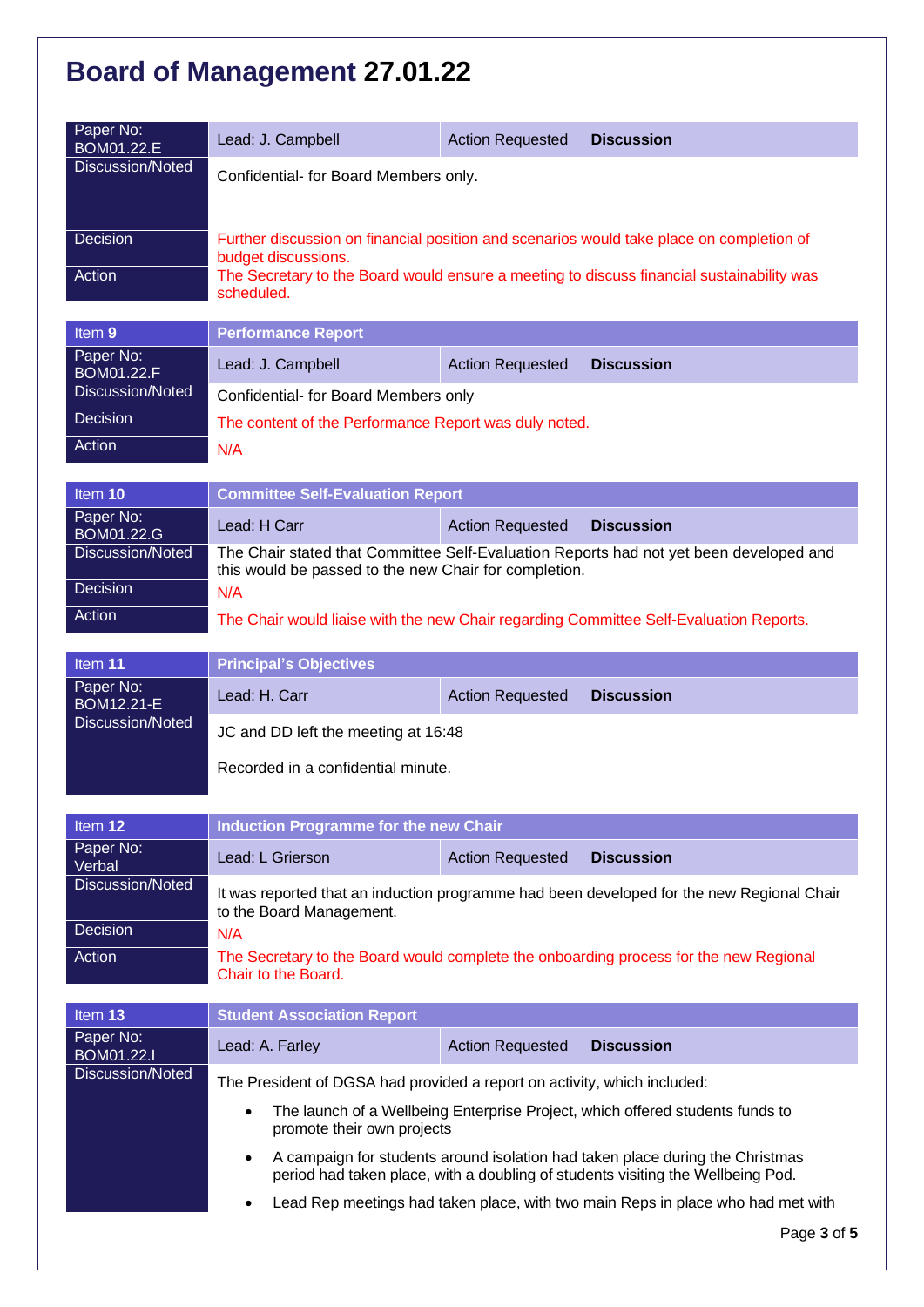|          | various areas.                                                                                                                               |  |  |  |
|----------|----------------------------------------------------------------------------------------------------------------------------------------------|--|--|--|
|          | Wellbeing support competition.<br>٠                                                                                                          |  |  |  |
|          | A successful Student Association logo competition had taken place, with Joshua<br>Haines winning and the logo was shared with Board members. |  |  |  |
|          | The successful DGSA "Above and Beyond" Awards would be repeated in 2022.                                                                     |  |  |  |
|          | Currently working with Bridge to Business on the Social Innovators Challenge -<br>٠<br>#femaleboss.                                          |  |  |  |
|          | Board members were keen to hear of outcomes on the DGSA activity.                                                                            |  |  |  |
| Decision | N/A                                                                                                                                          |  |  |  |
| Action   | N/A                                                                                                                                          |  |  |  |

| Item 14                        | <b>Strategic Risk Register</b>                                                                                                                                                                                                                                                                                                                                                                                                                                                                                                                                                                                                                                                                                                                                                                                                                    |                         |                                                                                         |  |
|--------------------------------|---------------------------------------------------------------------------------------------------------------------------------------------------------------------------------------------------------------------------------------------------------------------------------------------------------------------------------------------------------------------------------------------------------------------------------------------------------------------------------------------------------------------------------------------------------------------------------------------------------------------------------------------------------------------------------------------------------------------------------------------------------------------------------------------------------------------------------------------------|-------------------------|-----------------------------------------------------------------------------------------|--|
| Paper No:<br><b>BOM01.22.J</b> | Lead: J. Campbell                                                                                                                                                                                                                                                                                                                                                                                                                                                                                                                                                                                                                                                                                                                                                                                                                                 | <b>Action Requested</b> | <b>Approval</b>                                                                         |  |
| <b>Discussion/Noted</b>        | It was confirmed that the Executive Team were developing a Risk Appetite document for the<br>consideration of the Audit Committee. This document would complement the DGC Risk<br>Register.<br>The Principal confirmed that updates to narrative had been made to the following strategic<br>risks assigned to the Board.<br>Item 14 - had been updated following comment at the last Board meeting.<br>$\bullet$<br>Item 1 - reduced likelihood and increased impact. Narrative had been updated to take<br>$\bullet$<br>account of Scottish Funding Council discussion on funding.<br>Item $2$ – remains as is.<br>$\bullet$<br>Item $5 -$ grading has reduced to 12.<br>$\bullet$<br>Item $6 -$ remains as is.<br>$\bullet$<br>It was agreed that further discussion on Risk Appetite would take place at a future Board<br>Development event. |                         |                                                                                         |  |
|                                |                                                                                                                                                                                                                                                                                                                                                                                                                                                                                                                                                                                                                                                                                                                                                                                                                                                   |                         |                                                                                         |  |
|                                |                                                                                                                                                                                                                                                                                                                                                                                                                                                                                                                                                                                                                                                                                                                                                                                                                                                   |                         |                                                                                         |  |
|                                |                                                                                                                                                                                                                                                                                                                                                                                                                                                                                                                                                                                                                                                                                                                                                                                                                                                   |                         |                                                                                         |  |
| <b>Decision</b>                | Further discussion to take place around Risk Appetite.                                                                                                                                                                                                                                                                                                                                                                                                                                                                                                                                                                                                                                                                                                                                                                                            |                         |                                                                                         |  |
| Action                         | The Secretary to the Board would ensure Risk Appetite was added to a future Board Meeting<br>Agenda.                                                                                                                                                                                                                                                                                                                                                                                                                                                                                                                                                                                                                                                                                                                                              |                         |                                                                                         |  |
| Item 15                        | <b>ELT Structure (Non-Executive members only)</b>                                                                                                                                                                                                                                                                                                                                                                                                                                                                                                                                                                                                                                                                                                                                                                                                 |                         |                                                                                         |  |
| Paper No:<br><b>BOM01.22.K</b> | Lead: J. Campbell                                                                                                                                                                                                                                                                                                                                                                                                                                                                                                                                                                                                                                                                                                                                                                                                                                 | <b>Action Requested</b> | Approval                                                                                |  |
| Discussion/Noted               | Reported in a confidential minute.                                                                                                                                                                                                                                                                                                                                                                                                                                                                                                                                                                                                                                                                                                                                                                                                                |                         |                                                                                         |  |
| Item 16                        | <b>Any Other Business</b>                                                                                                                                                                                                                                                                                                                                                                                                                                                                                                                                                                                                                                                                                                                                                                                                                         |                         |                                                                                         |  |
| Paper No:<br><b>BOM12.21-J</b> | Lead: H. Carr                                                                                                                                                                                                                                                                                                                                                                                                                                                                                                                                                                                                                                                                                                                                                                                                                                     | <b>Action Requested</b> | <b>Discussion</b>                                                                       |  |
| <b>Discussion/Noted</b>        | Board members thanked the current Chair for his contribution to the Board of Management<br>and various Committees.<br>It was agreed that the Principal and VP Learning, Skills and Student Experience would ensure<br>that the Health and Safety Report was presented to the Board of Management on a regular<br>basis.                                                                                                                                                                                                                                                                                                                                                                                                                                                                                                                           |                         |                                                                                         |  |
|                                |                                                                                                                                                                                                                                                                                                                                                                                                                                                                                                                                                                                                                                                                                                                                                                                                                                                   |                         |                                                                                         |  |
| <b>Decision</b>                |                                                                                                                                                                                                                                                                                                                                                                                                                                                                                                                                                                                                                                                                                                                                                                                                                                                   |                         | The Health and Safety Report would be presented to the Board of Management on a regular |  |